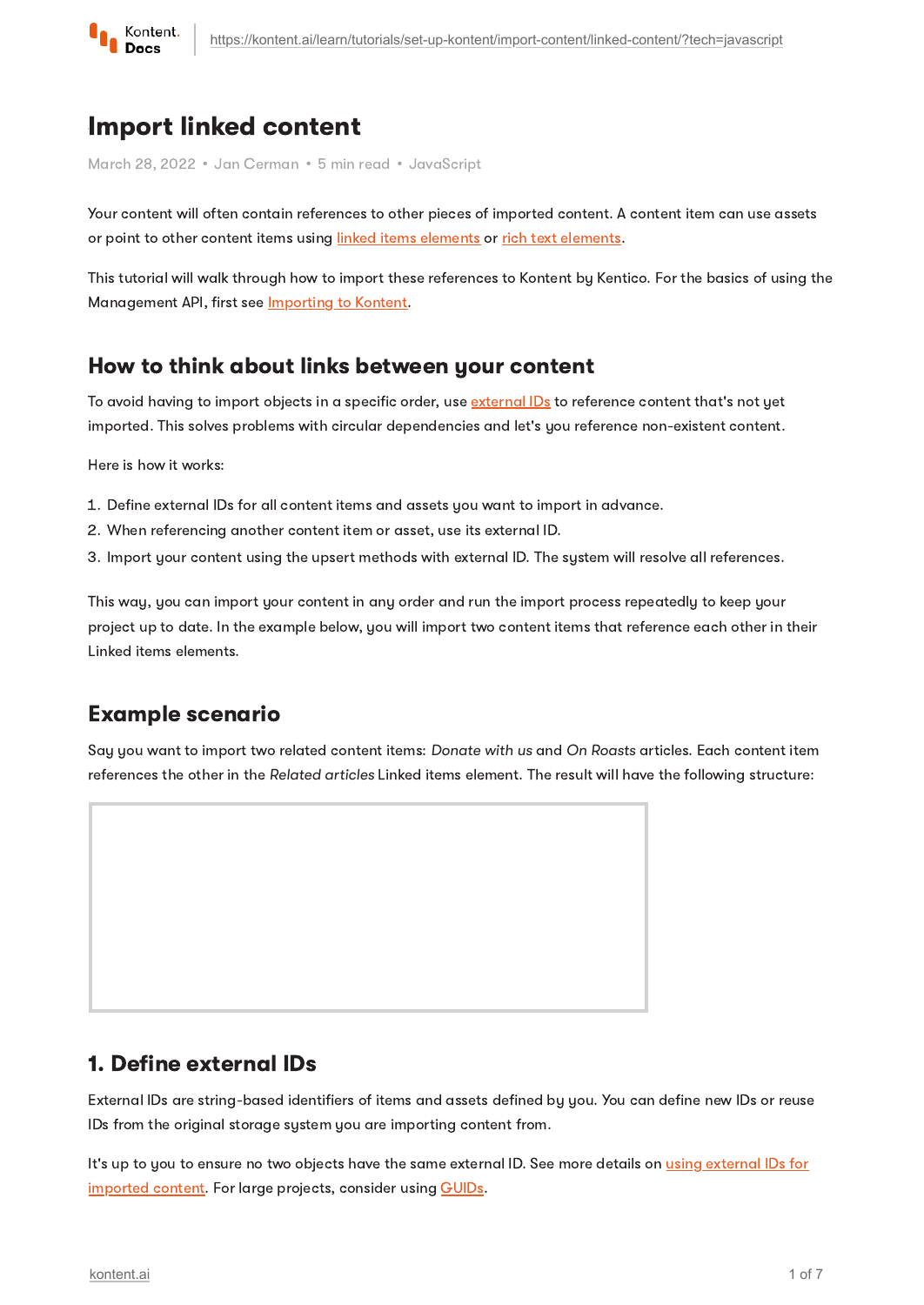

JSON

To keep things simple here, use and for your two articles.

# 2. Use external IDs to reference items

When defining the Linked items elements, use external IDs to reference the other content item:

 $(i)$  Rich text links

See how to *[import](https://kontent.ai/learn/tutorials/set-up-kontent/import-content/rich-text/) rich text* to learn how to link items in rich text elements.

### 3. Import content

To create a content item, send a PUT request to the endpoint.

In the body of the request, specify the item's name and content type.

See more details on *[upserting](https://kontent.ai/learn/reference/management-api-v2/#operation/upsert-a-content-item) content items*.

#### Best practice: Upsert by external ID

You can use a simple POST to /items request to add the [content](https://kontent.ai/learn/reference/management-api-v2/#operation/add-a-content-item) item. But using an UPSERT operation and defining an external ID for your item has advantages and makes the import process much smoother:

- You can run the same request repeatedly. If the item doesn't exist, it will be created. If it does, it will be updated.
- You can reference or link to your item, even if it hasn't been imported yet (and has no internal ID or codename). You might have other content items that reference this one in Rich text or Linked items elements. But if you are using external IDs you don't need to worry about the order in which the content items are imported.

**JavaScript**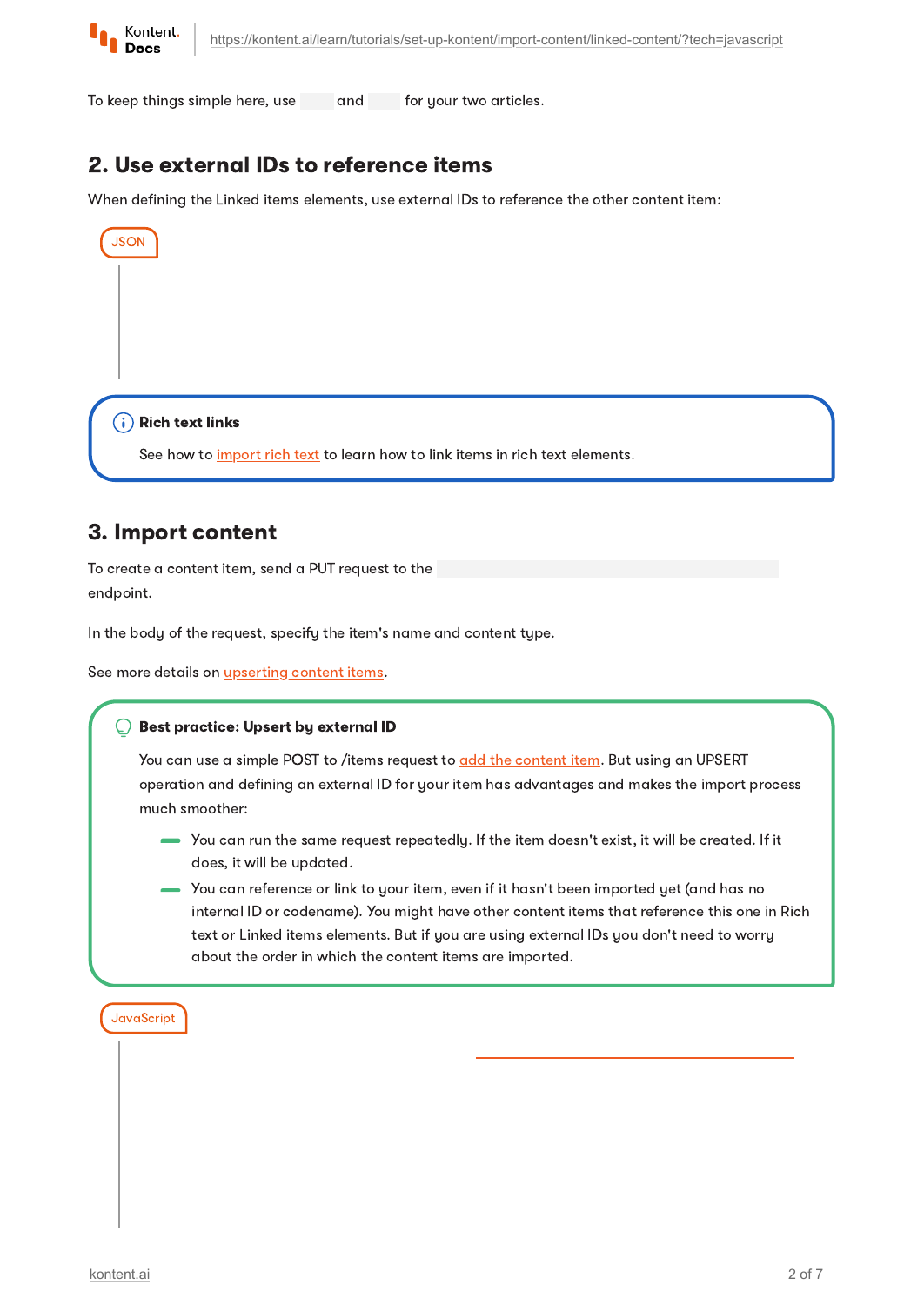

Import content by upserting a [language](https://kontent.ai/learn/reference/management-api-v2/#operation/upsert-a-language-variant) variant.

Send a PUT request to the endpoint specifying the language variant you want to insert or update. In the body of the request, specify the values of individual content elements.



Notice that you are referencing the Donate with us item even though you haven't imported it yet.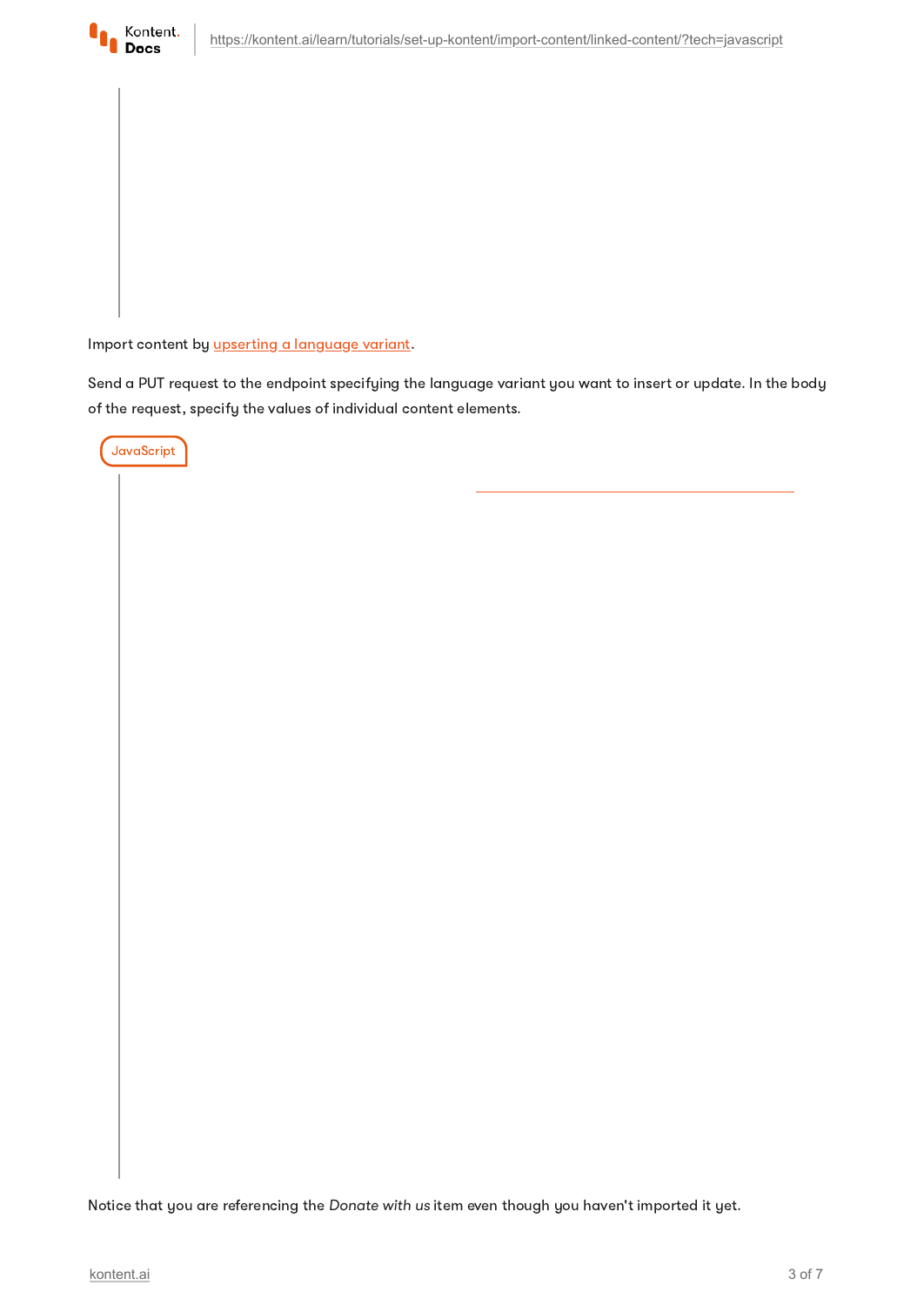



The reference is not visible inside the Kontent UI, but it still exists. It will resolve itself once you import the second content item.

#### Second content item

Repeat the same process with the Donate with us article. Start by creating the content item:

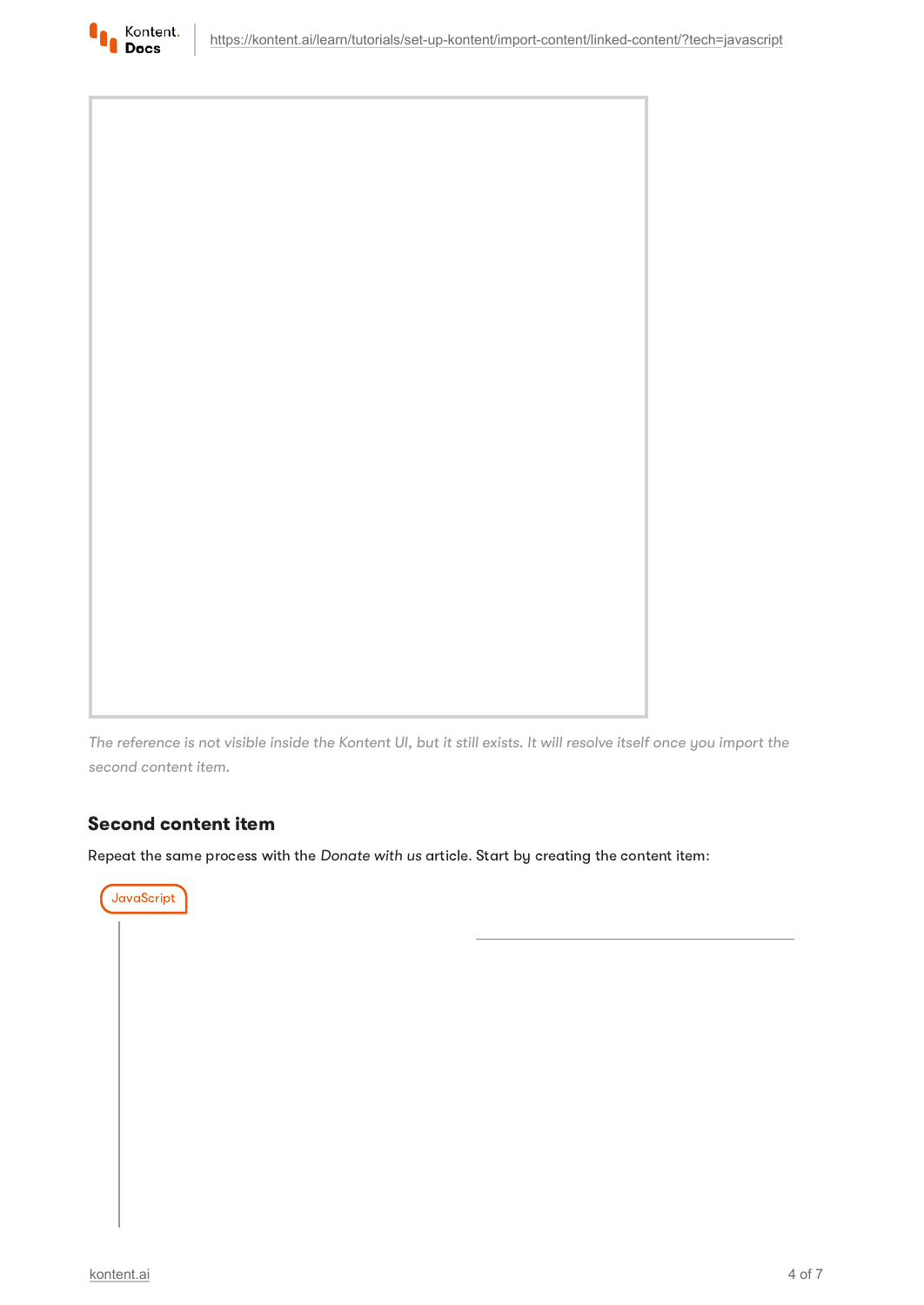

This resolves the reference in the On Roasts item.

Lastly, import content of the Donate with us item by upserting its language variant:



Both references are now resolved. To verify, you can view the imported content items in Kontent: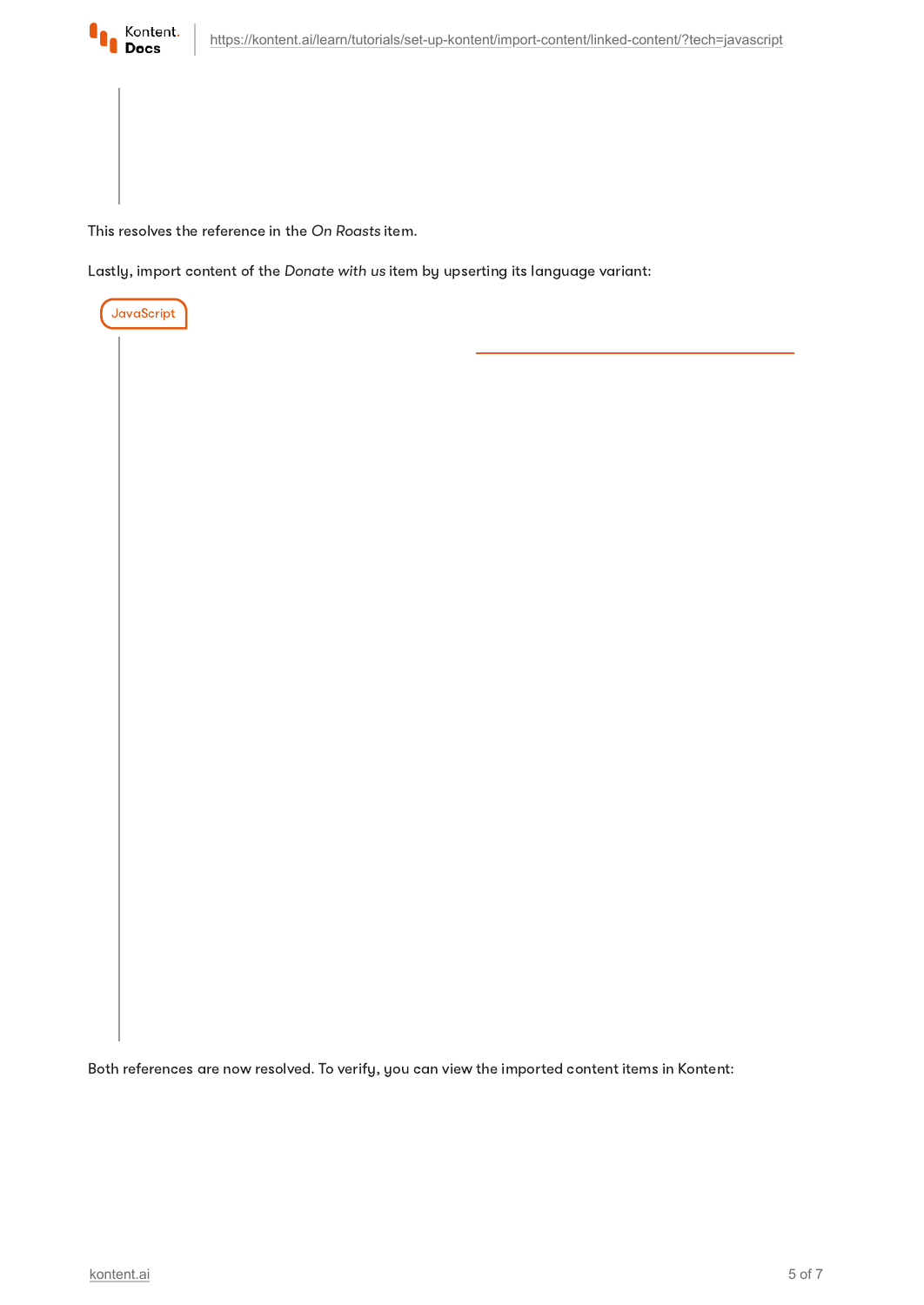



In Kontent, select  $\mathbb \widehat{\Xi}$  Content & assets to view the imported content items.

# Validate imported content

After your import process is finished, you can [validate](https://kontent.ai/learn/reference/management-api-v2/#operation/validate-project-content) the content of your project using the endpoint. The system checks your project for possible issues, such as references to missing content items or empty required elements. It returns a detailed [project](https://kontent.ai/learn/reference/management-api-v2/#tag/Project-validation) report.



Imagine you never added the second content item. The report would alert you to the fact that you are referencing a non-existent object: